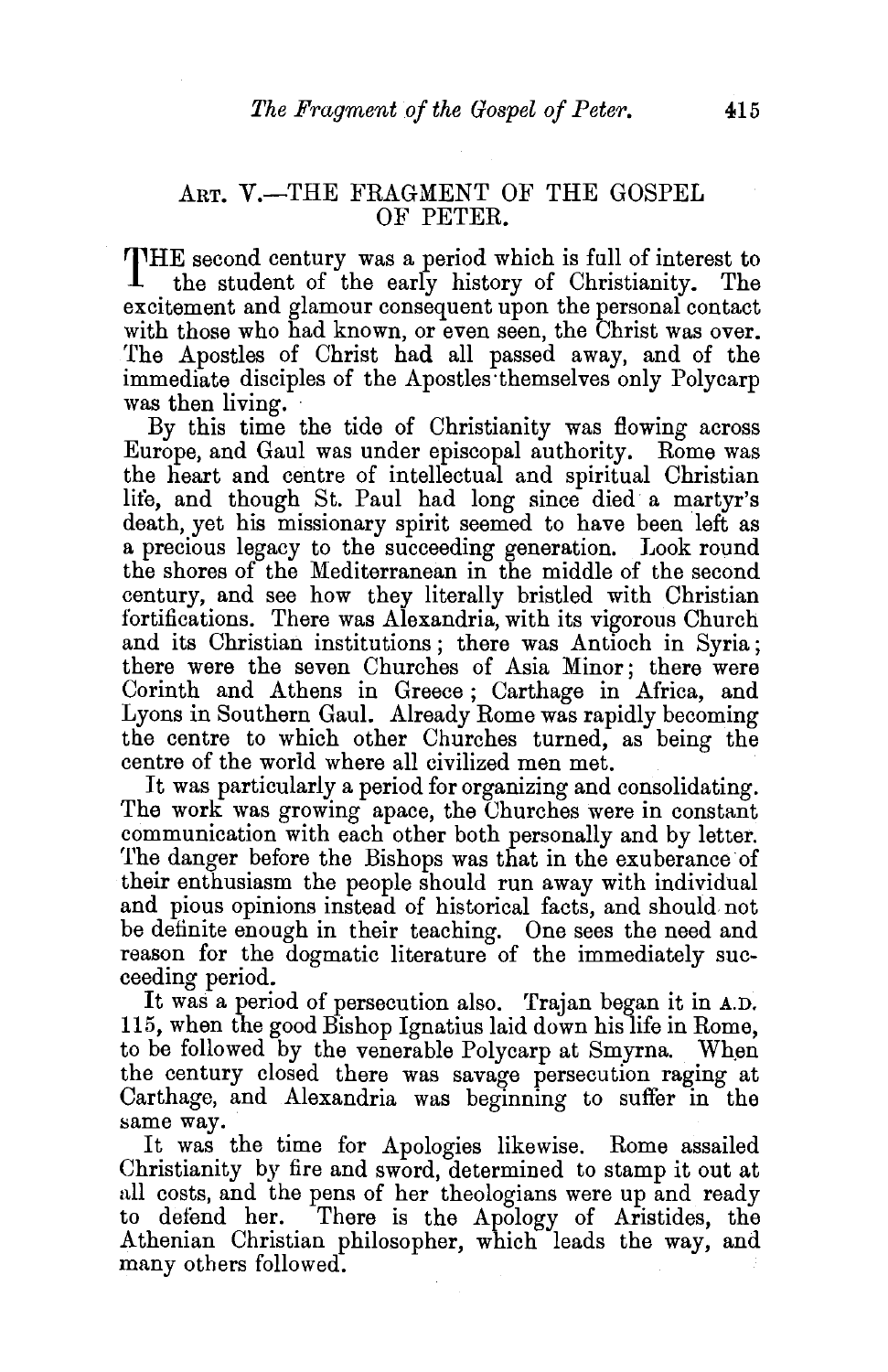Heresies, too, sprang up in the second century, foremost nong which was Guosticism. The Gnostics have been among which was Gnosticism. described as " bankrupt philosophers who refloated their philosophy on Christian credit." They reasoned that the Unknown Deity was beyond the possibility of human thought. so encircled was he with immensity ; yet he was in essence the first link in a chain of spiritual existences which, including the Father and the Son, and passing through lower spiritual forms, ended in Achamoth-a being Imperfect enough to form and bring into existence this imperfect world with its imperfect human beings. Such was the daring heresy put forward by Valentinus, the Apostle of the Gnostics.

The second century produced writings which are alluded to, and often even quoted, but the originals of which are many of them, alas ! lost. Very little has survived of the mass of Christian literature of that period; but all that has reached us points significantly to the fact that by the end of the first century the four Gospels were in full use in the Christian Church at large, and also that no other historical basis underlay the pseudo-Gospels, uncanonical Epistles, Apologies, Preachings and Apocalypses than that of the Gospels. second century produced a Commentary on the Gospels, showing that they must have been widely used; the fourth century produced a Commentary on that Commentary.

Among the most interesting documents of this period are "The Passion of St. Perpetua<sup>37</sup> and "The Scillitan Martyrs at Carthage " (A.D. 180-200).

" The Apology of Aristides," the Greek Christian philosopher, is more the utterance of his deepest convictions than a treatise containing deep philosophic thought. It was the appeal of the early Church to Imperial Rome.

A few years later, and Justin Martyr of Samaria put forward his great appeal for Christianity to Antoninus Pius and the Roman Senate.

Then, as the last years of the second century were closing in, the gentle, reasonable, lovable Clement, Bishop of Alexandria, and Tertullian, the fierce combatant of Carthage, both issued their Apologies for the faith.

At Antioch, Theophilus the Bishop wrote in A.D. 180 his Apology, hoping to win over a heathen friend.

Irenæus, Bishop of Lyons, the disciple of Polycarp, who himself was taught by St.John, and who drew his Christianity from Asia Minor, wrote powerfully upon the historic value of the four Gospels.

Tatian, the friend of Justin Martyr, the Assyrian Christian, the writer of the "Diatessaron," like many another early Christian, found his way to Rome, where he spent many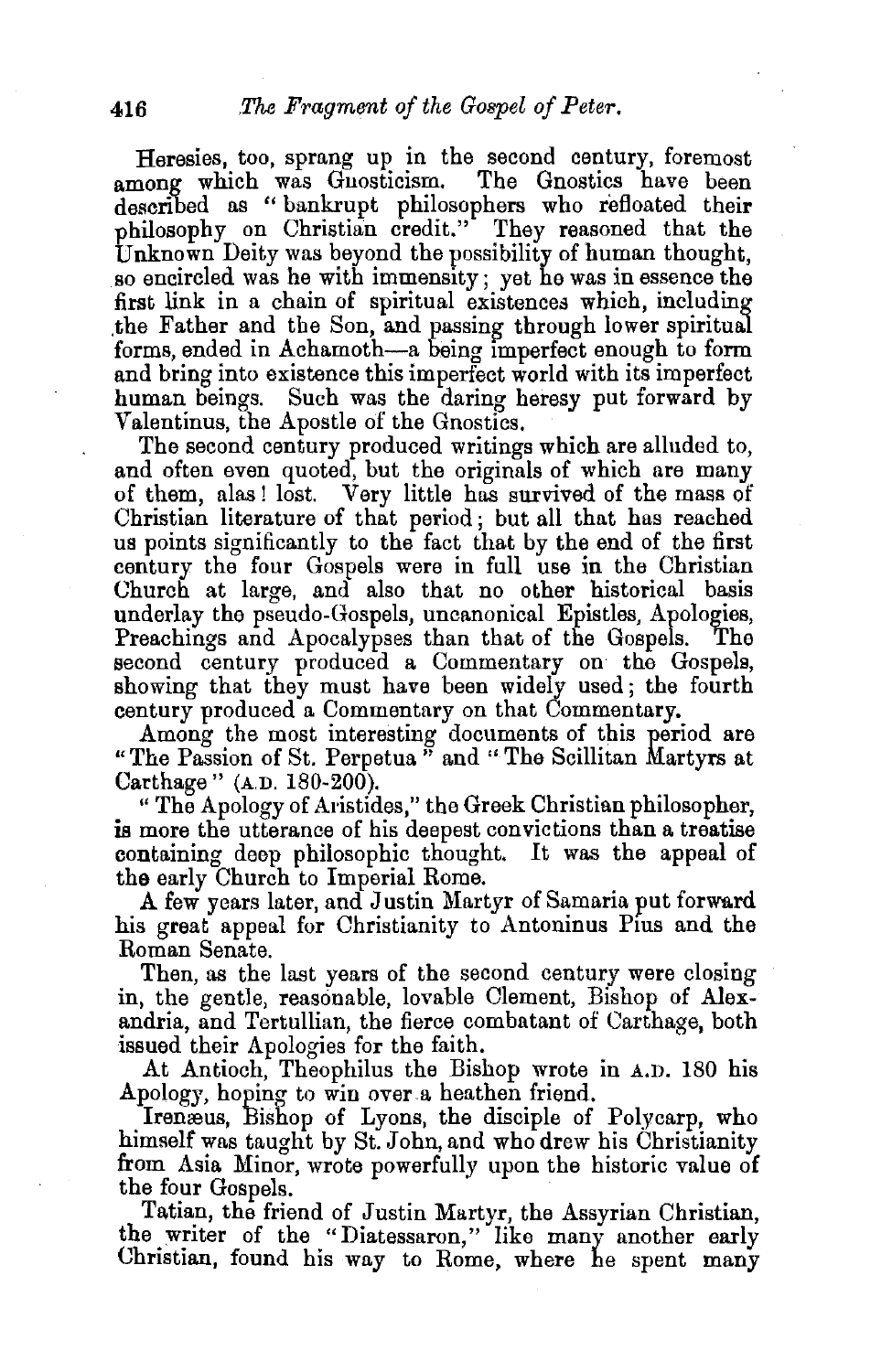years working in a good cause. Theodoret, Bishop in Syria and a scholar, testifies to the great use made of this work; in fact, in some churches it was substituted for the Gospels on account of its conciseness, and on that score had to be removed.

Hermas, a Roman, and brother of Pius, Bishop of Rome  $(A.D. 140-150)$ , wrote "The Shepherd," which is an allegory told in three visions. It is not unlike Bunyan's "Pilgrim's Progress." Then followed Papias, from whom we learn that St. Matthew's ·Gospel was written in Hebrew, and that St. Mark wrote down St. Peter's reminiscences.

Finally, there are the Apocryphal Gospels--none of them complete Gospels-most of them records either of the Nativity or Passion. There are three Nativity Gospels-those of Thomas, Pseudo-Matthew, and the Arabic Gospel. Roughly speaking, they represent Christ as a wayward, all-powerful child, punishing his comrades with death for matters of personal irritation or an insult, and annoying his schoolmasters. The Pseudo-Peter and the Gospel of the Hebrews were the best known of the Crucifixion Gospels, and of these two the latter was by. far the best known in ancient times. It was written in Hebrew, and used by Christians speaking that tongue. Zahn thinks it is probably older than A.D. 70. It has disappeared, but, though lost, has left traces of itself in early Christian literature. Clement of Alexandria mentions it, so does Origen. Eusebius says that Hegesippus (A.D. 160-170) made use of it ; fragments of it are preserved in St. Jerome's writings, and they show it to have been closely allied to St. Matthew; in fact, Jerome once thought it was the original of Matthew. There are in all twenty-three fragments of the Gospel according to the Hebrews, fifteen of which have been quoted as variant readings or additions to the text of Matthew. Jerome translated it into Greek and Latin, but for all that it has long ago disappeared.

The Pseudo-Peter, from whose Gospel there existed in early writings no certain quotation, but whose evangel is mentioned once in the second century, once in the third, and again in the fourth by Eusebius, has lately been recovered by the excavator's spade, and is well worth a little consideration. It is specially interesting as showing traces of Gnostic heresy.

Midway between Assiût and Girgeh, at a little distance from the Nile bank, stands the thriving market-town of Akhmim. It is the site of the ancient Egyptian city of Apu, the home of the worship of Amsu, the life-giving principle, and it was one of the oldest cities of the Thebaid. It is identical with the Kbemmis of Herodotus (ii. 91), the Pano-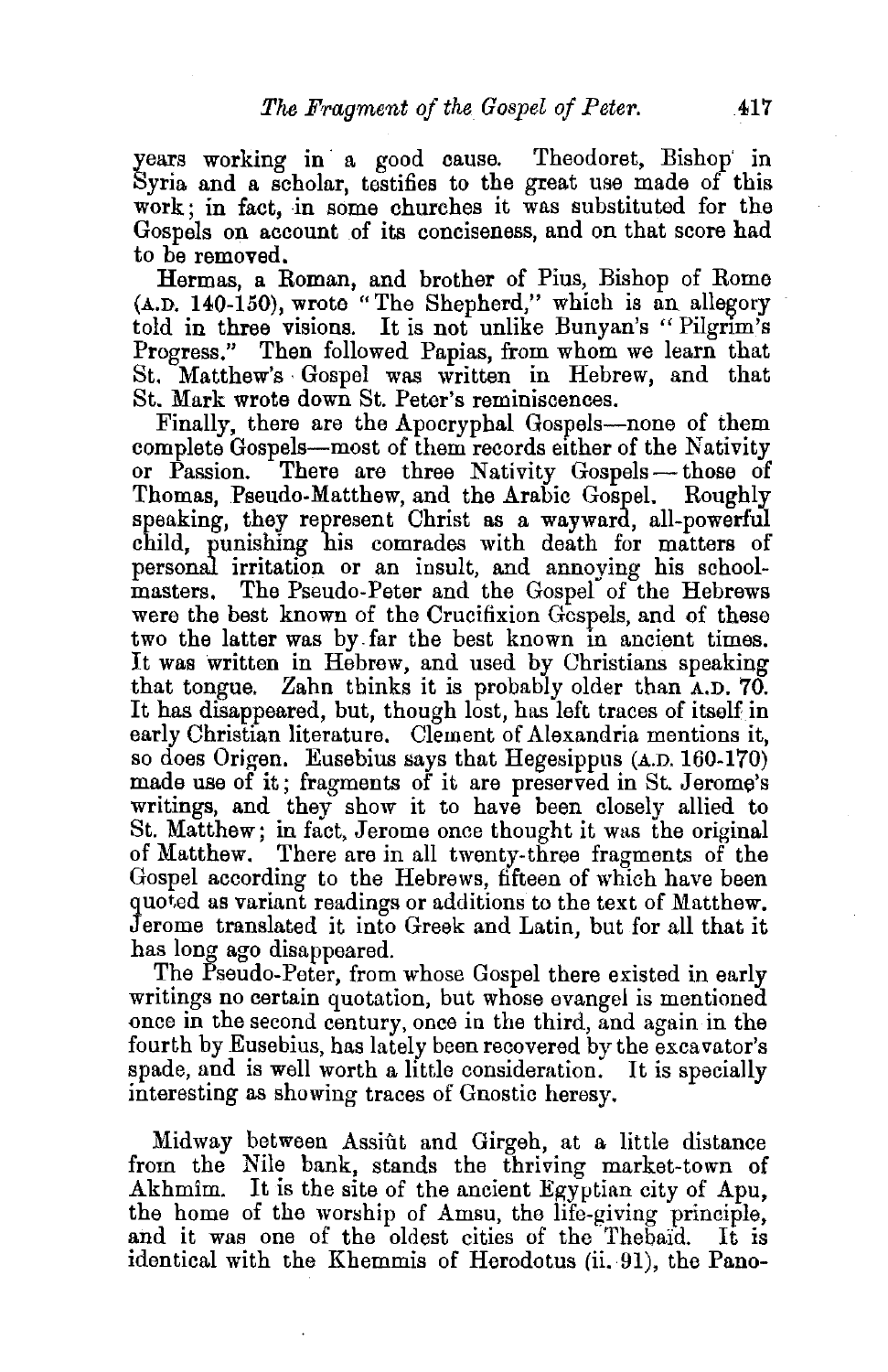polis of Strabo (xvii. 812), and is known in Coptic literature as Chmim, or Shmim. In olden days the inhabitants of Apu were noted as workers in stone and weavers of fine linen, and the modern traveller may see carried on in the houses of Akhmim the manufacture of those bright-coloured cotton shawls fringed with silk that are usually worn by the Nile<br>boatmen. Moreover, we learn from Herodotus that the Moreover, we learn from Herodotus that the inhabitants of Khemmis were less narrow-minded than the rest of their fellow-countrymen, for they made but slight objection to the Greeks.

Between the time when Rome possessed the land of Egypt and the invasion of the Arabs, Akhmim appears to have been the home of a large Christian community, and to have attained to some ecclesiastical importance. It was here that, in the fifth century, the exiled Nestorius ended his days, and was laid to rest in the large necropolis, the excavations in which have yielded us such treasures of early Christian literature. In the winter of 1886-87, the Mission Archeologique du Caire, under the direction of M. Bouriant, made the cemetery of Akhmim its happy hunting-ground, and their researches led to the discovery of a Greek version of the Book of Enoch, the heretical Apocalypse of Peter, and a fragment of the heretical Gospel of the same author. These three manuscripts were found stitched together so as to form a small book 6 inches by  $4\frac{1}{2}$ , and consisting of 33 pages of parchment. The cover is of the roughest description; it is of pasteboard, over which a bit of leather has been *dragged.* The handwriting of the Petrine fragments is in cursive Greek, and the style of it gives one the impression that the copyist was gifted with the "pen of a ready writer." In many respects the script is not unlike that in the Akhmim mathematical papyrus, which, according to M. Baillet, dates from about the seventh century A.D. M. Bouriant, judging from the appearance of the grave, thinks that the interment took place not earlier than the eighth century nor later than the twelfth. Although discovered in 1886, it is only lately that scholars have had the opportunity of thoroughly studying this valuable manu. script. The fragment begins at the point of Christ's trial at which Pilate, having washed his hands-in contrast to the Jews, Herod and His judges, who did not choose to do soarose; and Herod forthwith gives the order that the Lord should be taken. Joseph of Arimathæa, a friend of both Christ and Pilate, is present at the trial, and begs for permission to bury the body of the Lord after His crucifixion; but Pilate refers him to Herod, who replies: "Even if no one had asked, we should have buried him, inasmuch as the Sabbath draweth on." The people then seize hold of Christ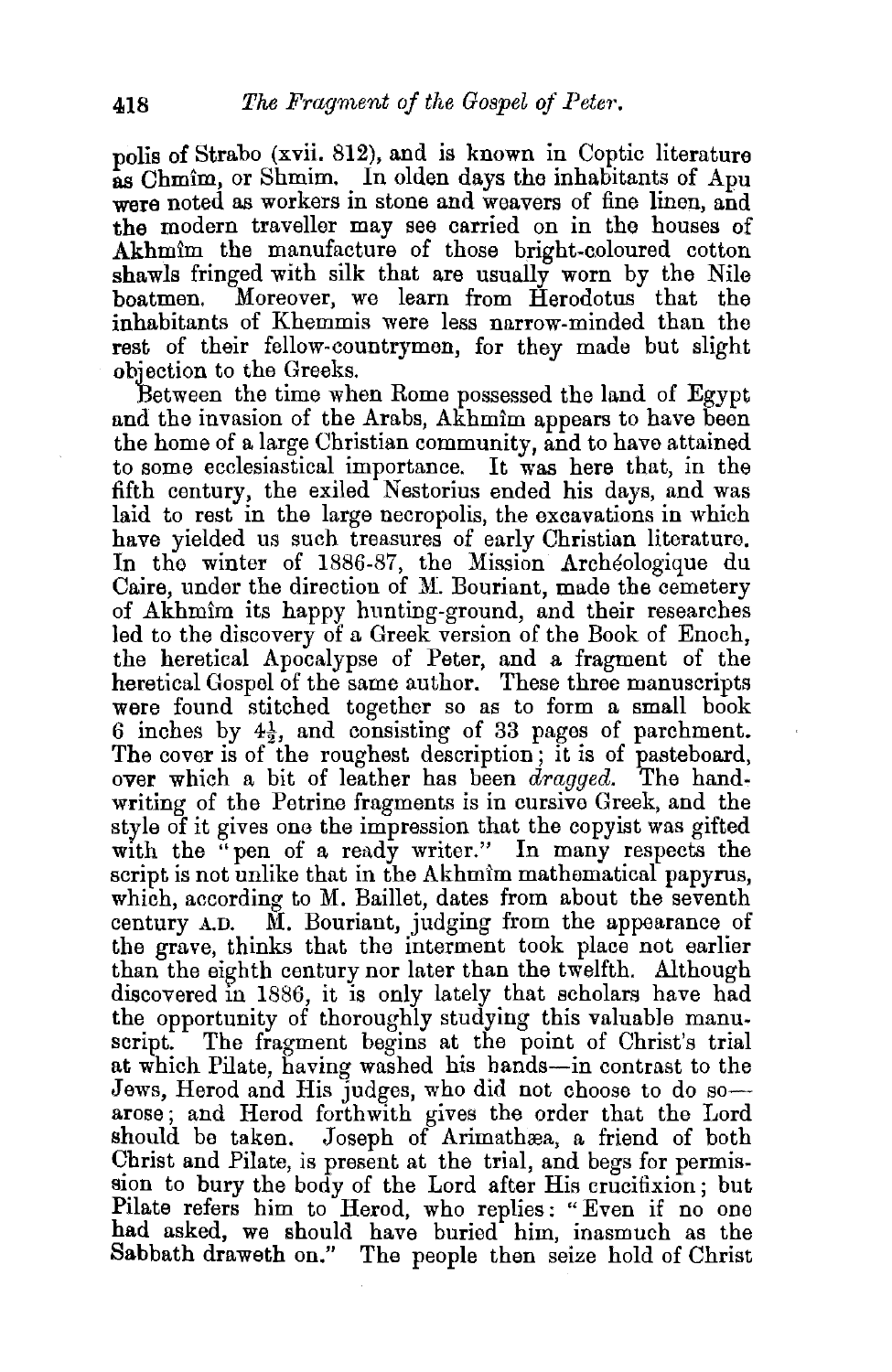and push him roughly before them, finally seating Him on a judgment-seat and mocking Him. The crucifixion between two malefactors then takes place. *"But he held his peace as having no pain."* One of the malefactors upbraids the people, asking what wrong the Saviour of men had done to them; whereupon they become so angry that they command that "his legs be not broken, so that he might die in torment."

At noon darkness overspread Judæa, and the Jews are distressed, thinking that the sun had gone down : for it is forbidden for the sun to go down upon one that is put to death. They therefore offered to the Lord gall and vinegar in order to hasten the end. "And the Lord cried out, saying: 'My Power *(86vaµts)*, my Power, thou hast forsaken me!' and when he had thus said he was taken up  $(\partial \nu \epsilon \lambda \eta \phi \theta \eta)$ ." And the vail of the temple of Jerusalem was in that moment rent asunder. The nails were then withdrawn from the Lord's hands and His body laid upon the ground, and immediately the earth quaked, and the sun shone out again, and the Jews rejoiced because they could bury Him before sunset. And Joseph took the body, washed it, and laid it in linen, and buried it in his own tomb, called the "Garden of Joseph." But the joy is of short duration, for the Jews, elders and priests at, once seem to realize what they have done, and exclaim: " Woe for our sins; for the judgment and the end of Jerusalem draw nigh." The disciples are then sought for as likely to set fire to the temple; they therefore hide themselves and fast and weep until the Sabbath. The elders, seized with fear, beseech of Pilate that soldiers might be given to guard the tomb, and Petronius, a centurion, is sent with a military guard. Seven seals are impressed upon the stone and a tent pitched close by. A multitude of people then come out from Jerusalem to look at the tomb, and during the night, as two soldiers are watching, a great voice from heaven is heard, a great light is seen, and two men enter the tomb, the door of which rolls back of itself. The soldiers rouse up the centurion and their comrades, and from the tomb are seen emerging three figures of supernatural height, the head of one of them being higher even than the heavens, and a voice is heard saying: " Hast thou preached to them that sleep?" and from the cross which followed came the answer "Yes." Again the heavens are opened, and a young man descends and enters the tomb. The military guard is so distressed and alarmed that, leaving the sepulchre to take care of itself, they hurry to Pilate, tell him what they have seen, and affirm that "Truly he was the Son of God," upon which Pilate satirically reminds them that he had nothing to do with the death of Christ, but that it was their own sentence. He, at their earnest request,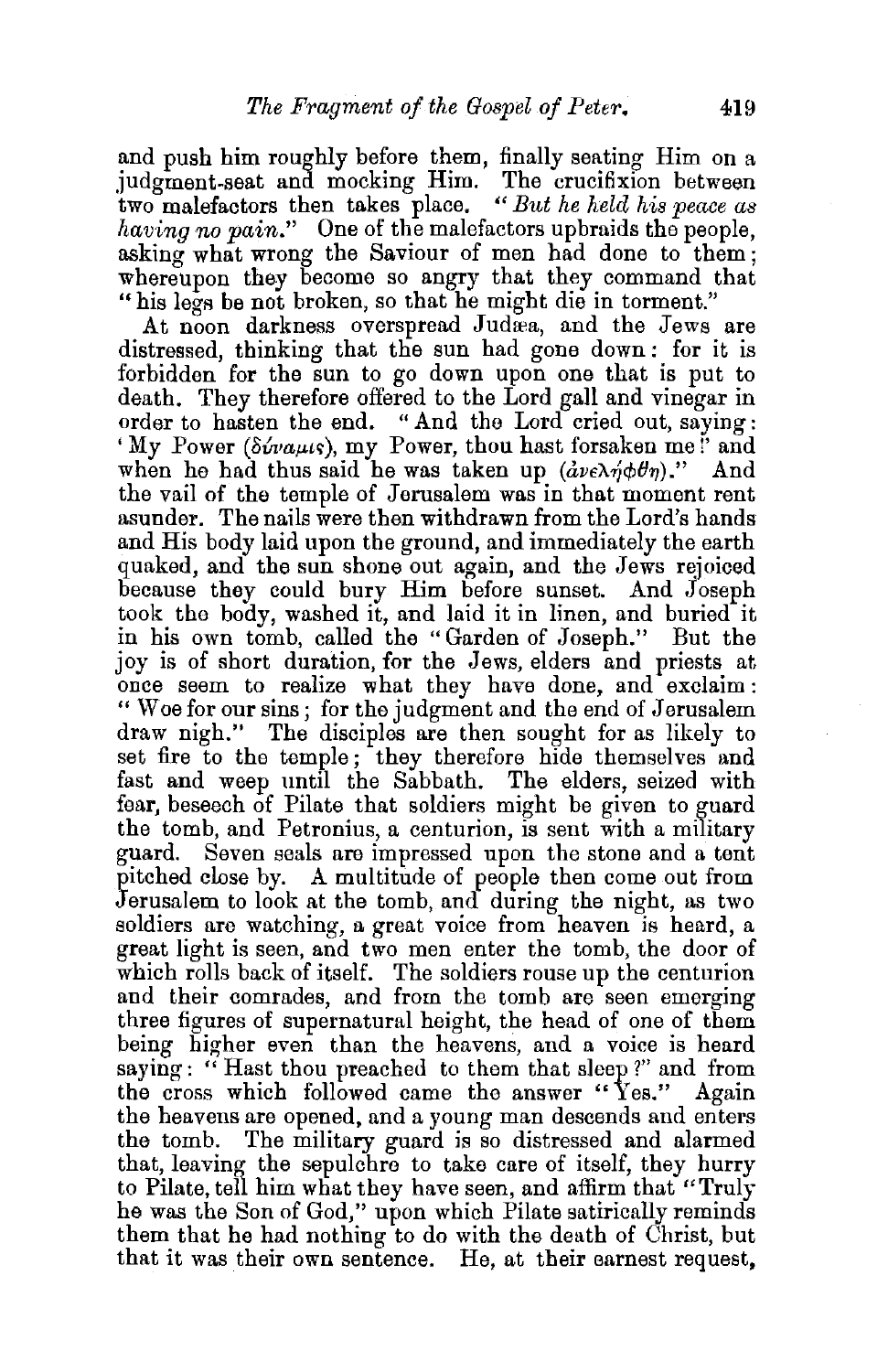commands the watch to keep silence. On the dawn of the " Lord's Day" Mary Magdalene, who from fear of the Jews had not offered her tribute of respect to the dead Christ, took her friends and visited the sepulchre. On their arrival the tomb is open, and, stooping down and looking in, they see a young man seated in it, who inquires of them: " Why are ye come? Whom seek ye ?" He then announces the Resurrection to them, saying: " He is risen and gone to the place from whence he was sent."

On the last day of unleavened bread, when many were returning to their homes, "We, the twelve disciples of the Lord, mourned and were grieved: and each one grieving for that which was come to pass departed to his home. But I, Simon Peter, and Andrew, my brother, took our nets 'and went away to the sea; and there was with us Levi, the son of Alphæus, whom the Lord . . ." The sentence remains unfinished, and unless a happy discovery shall some day bring to light a complete copy of the Gospel of Peter, we must remain ignorant as to whether these sorrowing disciples ever met their risen Lord.

Such in brief is the outline of the fragment. In many respects it coincides with the canonical Gospels, and is evidently based upon them; while, on the other hand, there are many noticeable omissions as well as accretions in the Petrina version. Professor Swete considers that it "belongs to a class of writings which claimed to preserve the personal narrative of one of the Apostles"-of which writings there seem to have been many during the second century, emanating for the most part from the Gnostic sects.

The question which immediately presents itself to our minds is: How far did the early Church know of the Gospel of Peter, and did she recognise it in any way ? The first to mention it is Serapion, Bishop of Antioch, whose episcopate began not earlier than A.D. 189 nor later than 192; the date of his death is quite uncertain, but he appears to have been still alive during the persecution of the Christians under Severus in  $A.D. 202-3.$  He addressed a pastoral letter upon the subject of St. Peter's Gospel to the Church which was at Rhossos. Apparently, when visiting that place, he found it disturbed by some strife which had been stirred up on the question of the use of that book in the public services. Borrowing a copy, and looking hastily through it, probably without suspecting any heresy lurking within, the good Bishop sanctioned its use. However, on his return to Antioch, However, on his return to Antioch, detailed information concerning the contents of the book was sent to him, upon which he at once set off for Rhossos. It appeared that the Gospel had originated and was in use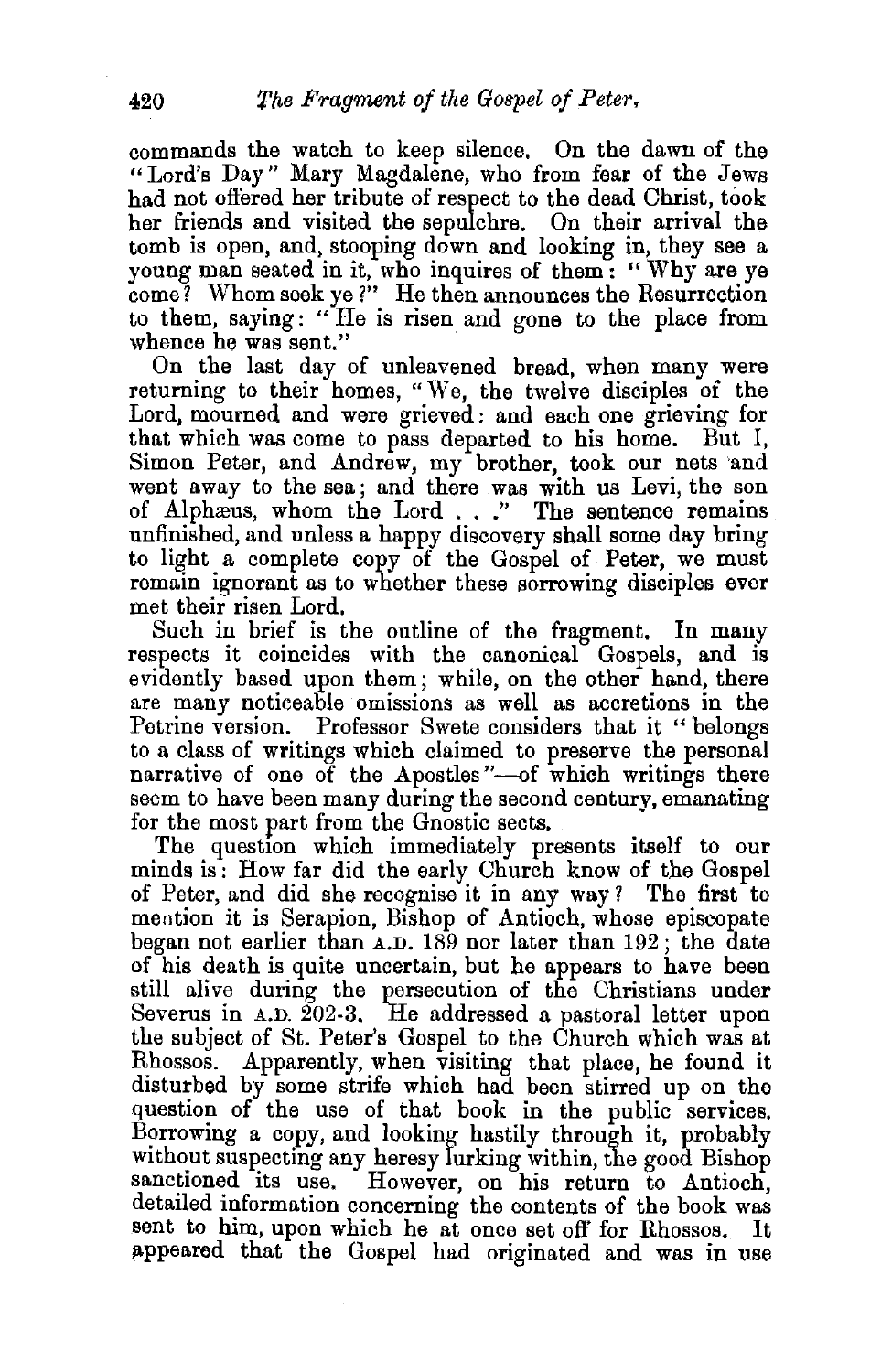among the sect of Christians known as the Docet $x<sup>1</sup>$  whose leader was one Marcianus, and on careful perusal of its contents he found that the Gospel, though on the whole sound, contained certain additions which were not in accord with Catholic teaching. He then wrote a careful treatise upon the Gospel, a portion of which is quoted by Eusebius  $(H.E.,$ vi. 12), and runs as follows:

" We, brethren, receive Peter and the other Apostles even as Christ; but the writings that go falsely by their names we in our experience reject, knowing that such things as these we never received. When I was with you I supposed you all to be attached to the right faith; so without going through the Gospel put forward under Peter's name, I said: If this is all that causes you ill feeling, why, then, let it be read? But now that I have learnt from information given me that their mind was lurking in some hole of heresy, I will make a point of coming to you again : so, brethren, expect me speedily. Knowing then, brethren, from others who used this Gospel, of what kind of heresy was Marcianus-I mean from the successors of those who started it, whom we call Docet $x$ ; for most of its ideas are of their school-from them, I say, I· borrowed it, and was able to go through it and to find that most of it belonged to the right teaching of the Saviour, but some things were additions.'' Now, Serapion was a distinguished Bishop of the early Church, a controversialist and a man of letters, yet it is quite clear that the Gospel of Peter was unknown to him until he visited Rhossos. It is also evident that the use of the book had caused dissensions; moreover, it was not without difficulty that he procured a copy for careful study, so that, at any rate, at the close of the second century the Gospel was but in little use, and had not even been heard of at Antioch, which lay at no great distance from Rhossos. Eusebius is the next Christian writer who alludes to this Gospel ; he mentions six works attributed to the Apostle Peter: one Epistle which he considers genuine, a second Epistle doubtful as to its being canonical, a Preaching, an Apocalypse and a Book of Acts-all of which he gives as uncanonical-and a Gospel which is heretical (H. E., iii. 3). Origen makes a passing allusion to the Gospel of Peter as being the foundation upon which those who believed the brethren of the Lord to be the sons of Joseph by a former wife based their theory. Jerome mentions a Gospel in enumerating St. Peter's writings, to which he adds another work, " $\AA$ Book of Judgment." Between the second and the fifth

<sup>&</sup>lt;sup>1</sup> From  $\delta$ okeiv, to seem. They held that Christ did not really suffer, but only appeared to do so.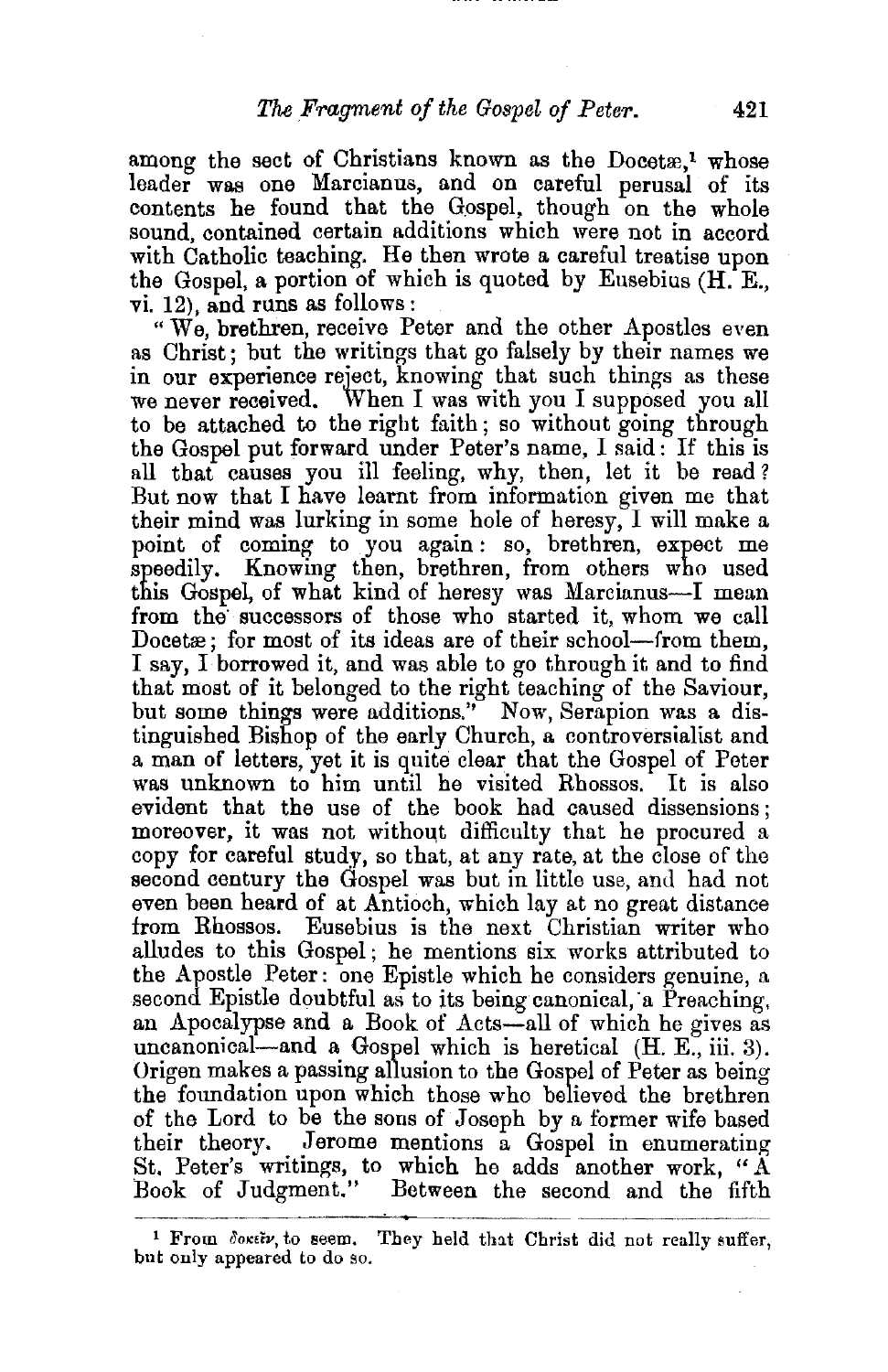centuries the Gospel of Peter is only mentioned by four writers, and in ancient lists of Biblical writings this book is conspicuously absent. All this points to the fact that the Gospel of Peter was neither widely known nor in common use in the early Christian Church. Rhossos, where it originated, lies on the coast near the Gulf of Iskanderun, and was about thirty miles from Antioch, which was reached with difficulty on account of the configuration of the hills. At the time when Serapion visited it, it probably formed part of his diocese, though in A.D. 363 it formed the see of Cilicia Secunda, and its Bishop took part in the Council of Antioch. It was, in fact, an out-of-the-way place in the Diocese of Antioch.

In examining the Gospel of Peter from a critical point of view, the following facts call for attention:

It is, unlike the canonical Gospels, written throughout in the first person.

The writer appears to have had an intense hatred of the Jews, on whom the responsibility of the Crucifixion is thrown.

The fragment we now possess is evidently part of a whole Gospel, and not merely the story of the Crucifixion ; for there are allusions to the Twelve, the names and occupations of two of them are mentioned, and their connection with Galilee is also stated.

While the writer clearly insists upon our Lord's Divinity-He is throughout *o* vios *rov*  $\Theta$ *eov* when alive, as He is a Kvptos when dead-he at the same time gives utterance to distinctly Docetic opinions, with which he evidently was in sympathy. Is it possible that this Gospel was an attempt at a compromise with that sect ?

The basis of the fragment is, without doubt, the four Gospels, and, according to Professor Swete, " there is nothing in this portion of the Petrine Gospel which compels us to assume the use of historical sources other than the canonical Gospels."

Serapion says in his letter that, though the Gospel of Peter contained for the most part the right teaching of the Saviour, "some things were accretions." It was not so much that the real facts were suppressed and misrepresented as that statements were made which the Church, as the safeguard of canonical truth and doctrine, felt it her bounden duty to repudiate as unorthodox or unfounded.

Of these "accretions" the following are the most important:

(a) Our Lord's immunity from pain during the Crucifixion.

(b) His desertion by His" Power" when expiring.

(c) His death being spoken of as an  $d\nu d\lambda\eta\psi$  or " ascension," and not a "giving up of the ghost."

(d) The sealing the sepulchre with seven seals.